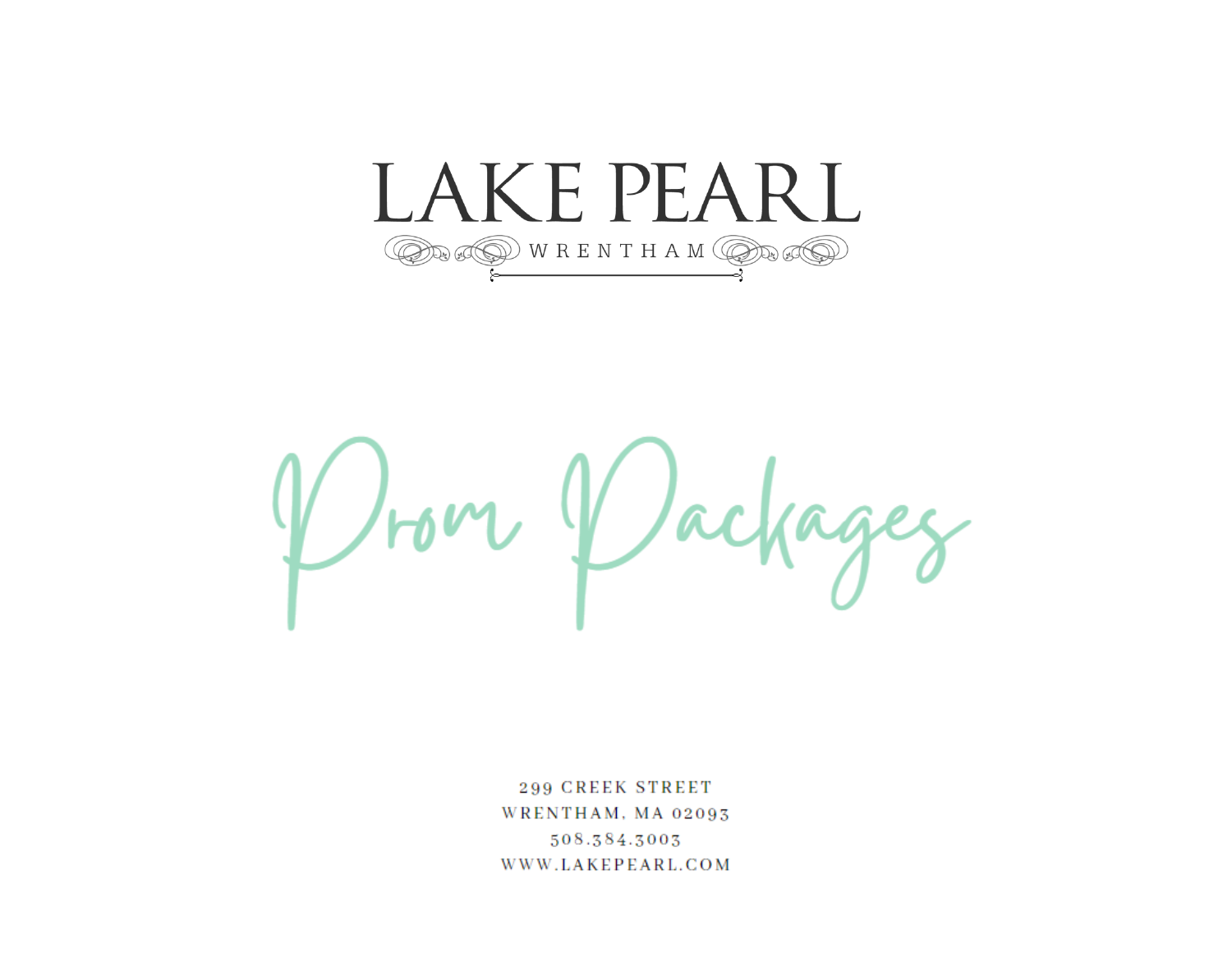Celebrate Your Prom in THE Most Prestigious New England Wedding Venue A 25 Acre Private Historic Estate on a Pristine New England Lake

# The Grand Ballroom

Proms for up to 550 Guests Oversized Natural Wood Parquet Dance Floor Danish Crystal Chandeliers Programmable LED Accent Lighting Stage Sunset Courtyard for Photos Grand Promenade Lake Overlook

# The Tree Top Room

Proms to 100 Guests Natural Wood Parquet Dance Floor Floor to Ceiling Windows with Panoramic Views of Lake Pearl Two-Tired Lake-Front Sunset Deck Programmable LED Accent Lighting

# Prom Packages Include:

Four Hour Booking Oversized Dance Floors Unlimited Soda Bar Welcome Display Plated Dinner or Buffet Dinner Menu Dessert White Floor Length Linens Choice of Napkin Color Votive Candles Ample Free Parking and Easy Highway Access Professional Uniformed Service

# Available Options

Party DJ or Live Band Up-Lighting Custom Décor Photo Booths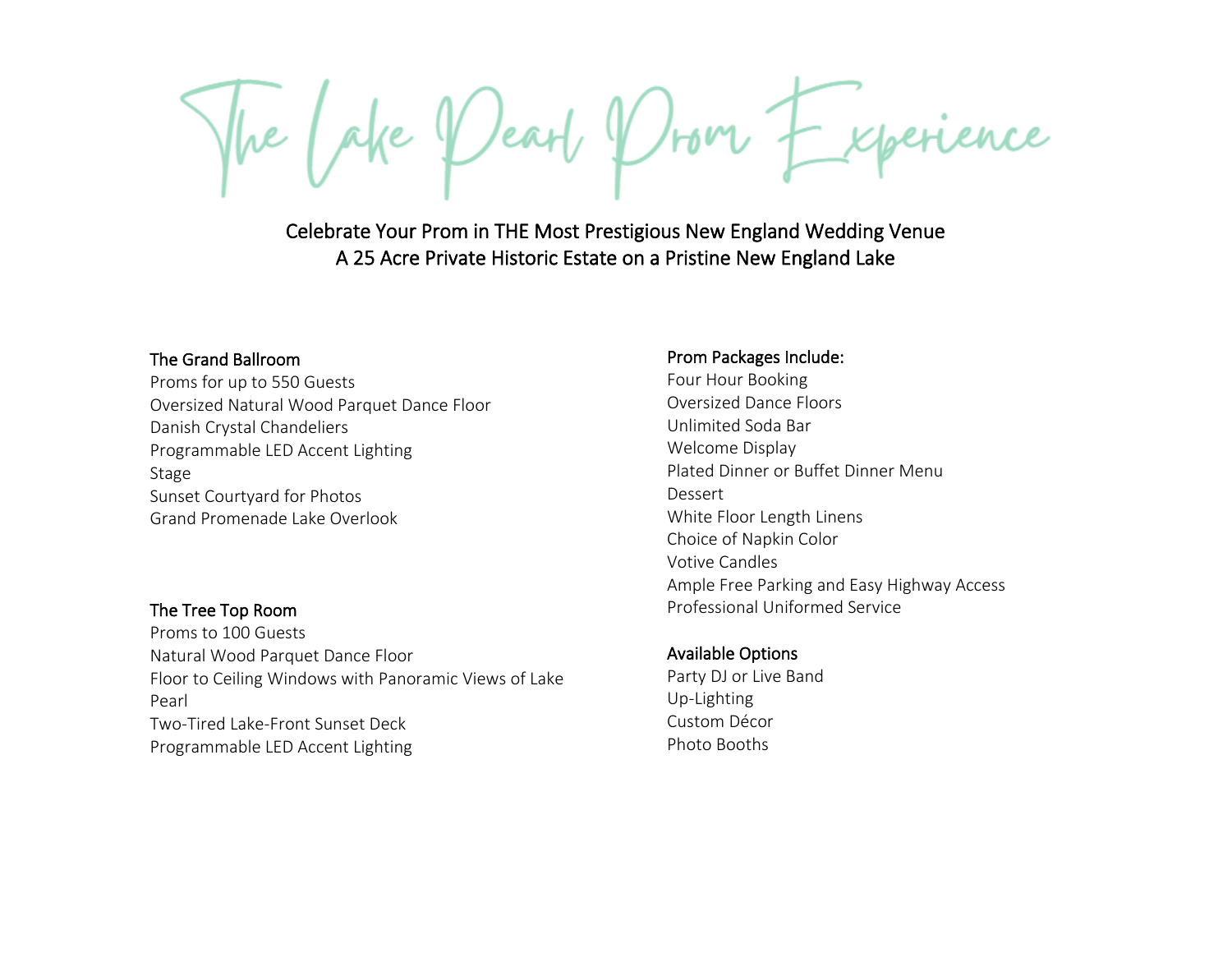tated Menn

Sunday - Thursday Proms | \$50 Friday Proms | \$60

Unlimited Soda Bar

# Welcome Display

Lake Pearl Grand Breads & Spreads Buffalo Chicken Spread, Spinach Artichoke Spread, and Roasted Red Pepper Hummus Fresh Vegetables, Artisan Breads, Gourmet Crackers, Lavash, Grissini, Assorted Cheese & Fruit

All Plated Dinners Include:

Signature House Salad Mixed Greens, Cucumber, Carrots, Tomato and Red Onion with House Vinaigrette Served with Fresh Rolls and Butter

Caesar Salad with Herbed Croutons | \$2 Wedge Salad with Iceberg Lettuce, Bacon, Tomato and Bleu Cheese | \$3 Caprese Salad with Mozzarella, Red Onion and Tomatoes, Spring Greens with Balsamic | \$3 Grilled Watermelon Salad with Arugula and Feta Cheese dressed with Champagne Vinaigrette | \$3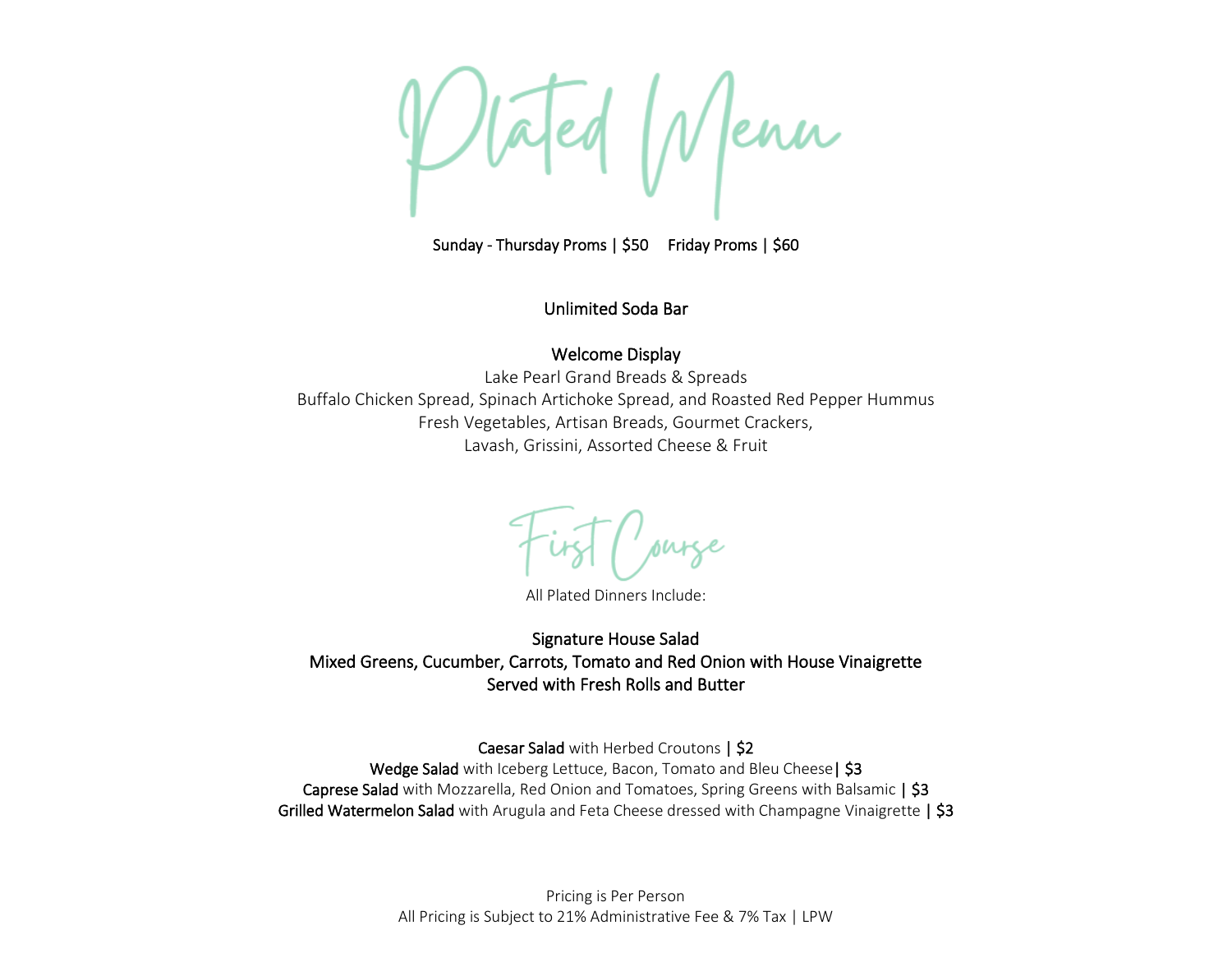F atréez

Select Three Entrées – Exact Counts Due 10 Days in Advance

#### Grilled Salmon

Atlantic Salmon with Honey & Balsamic Glaze *or* Miso Ginger Glaze

Baked Boston Scrod Baked Scrod Filet with Butter Crumb Topping

## Oven Roasted Statler Chicken Breast

Choice of Piccata Sauce, Marsala Sauce or Fresh Lemon and Thyme

# Baked Stuffed Chicken

Traditional New England Apple Raisin Stuffing

# Lake Pearl Parmesan Chicken

Boneless Chicken Breast Cutlet Breaded with Herbed Panko and Oven Fried, topped with Roasted Tomato Ragout and Fresh Mozzarella

# Marinated Beef Tips

Marinated with Peppers & Onions

# Vegetable Lasagna

Rolled Pasta with Ricotta and Mozzarella Cheeses, Roasted Zucchini, Squash, Bell Peppers, Onions, Mushrooms and Asparagus with Pomodoro Sauce

# Pasta Primavera

Fettuccini Pasta with Chef's Blend of Peppers, Broccoli, Summer Squash, Zucchini, Cauliflower, Carrots & Asparagus in Extra Virgin Olive Oil with Garlic

# Mediterranean Vegan Ravioli

Pasta Pillows stuffed with a blend of Mediterranean Vegetables topped with Char-Broiled Vegetables al Olio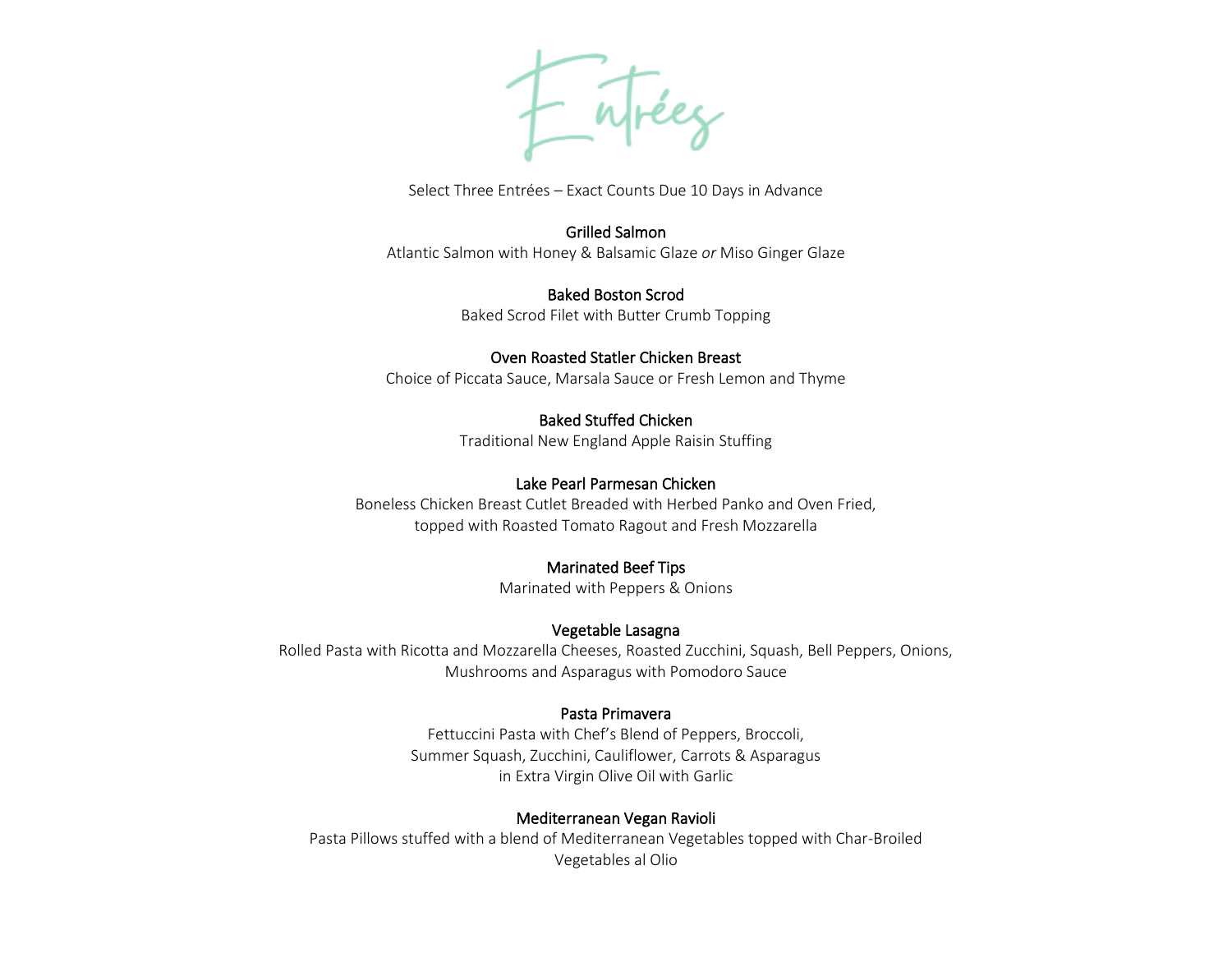Accompanimée

Select One Mashed Potatoes – Butter or Garlic Herb Roasted Potatoes Roasted Red Pepper Mashed Potatoes Roasted Sweet Potatoes Rice – Jasmine Rice, Rice Pilaf or Spanish Rice \*Risotto | \$1 \* Roasted Fingerling Potatoes | \$1 \*Duchess Potatoes (Baked Rosettes of Whipped Potatoes) | \$1

**Starch** 

### Vegetables Select One

Seasonal Vegetable Medley Sugar Snap Peas, Green Beans, Broccoli or Carrots Green Beans and Baby Carrots Summer Squash & Zucchini Sautéed Spinach Oven Roasted Vegetables \*Broccolini | \$1 \*Grilled Asparagus (Lemon or Balsamic) | \$1

Select One New York Style Cheesecake with Berry Compote Flourless Chocolate Torte Carrot Cake Chocolate Cake Red Velvet Cake Chocolate Mousse

Platters of Mini Pastries, Cakes and Cheesecakes | \$5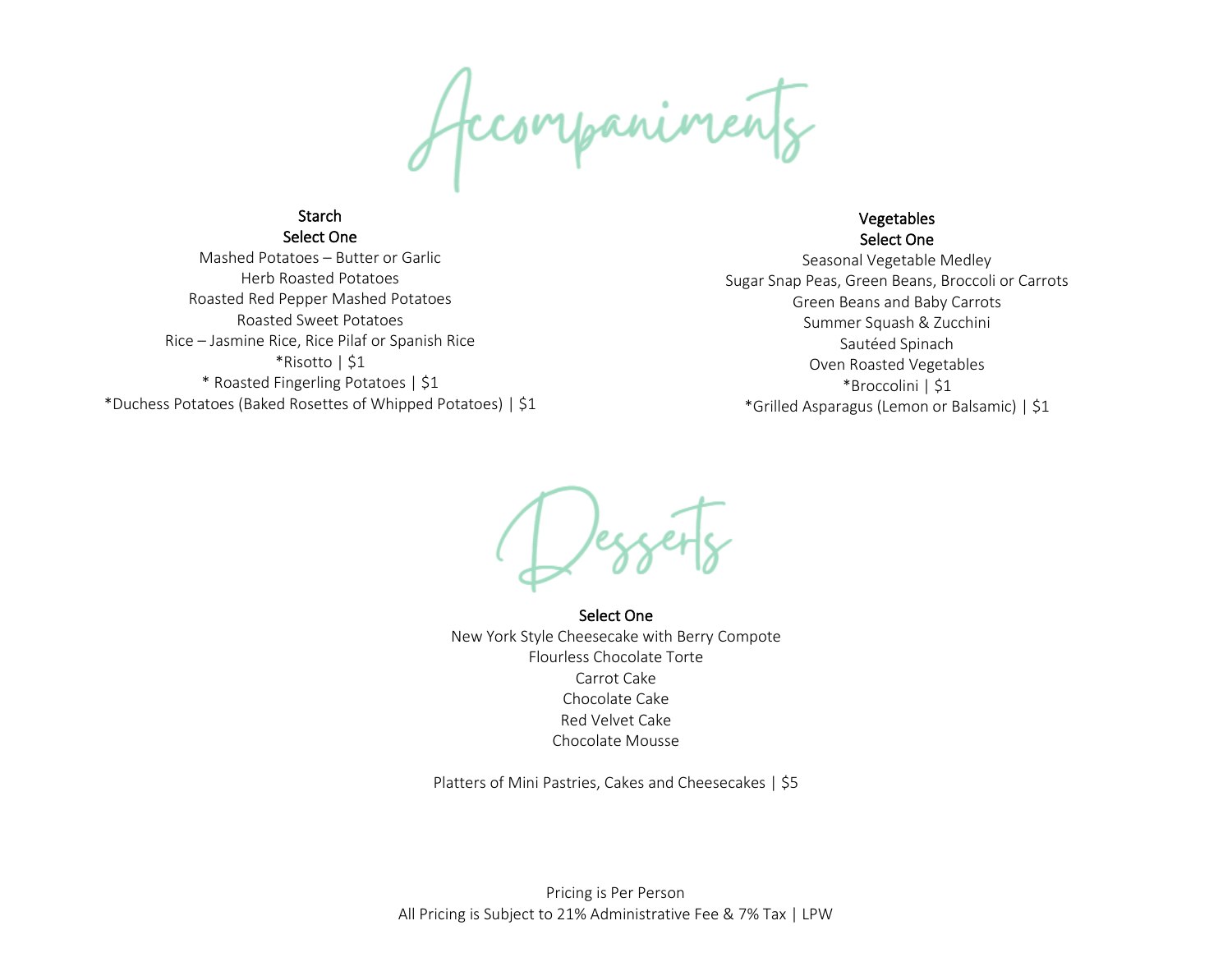Sunday - Thursday Proms | \$59 Friday Proms | \$69

Unlimited Soda Bar

Welcome Display

Lake Pearl Grand Breads & Spreads Buffalo Chicken Spread, Spinach Artichoke Spread, and Roasted Red Pepper Hummus Fresh Vegetables, Artisan Breads, Gourmet Crackers, Lavash, Grissini, Assorted Cheese & Fruit

## Buffet

Salad Station

Signature House Salad Mixed Greens, Cucumber, Carrots, Tomato and Red Onion with House Vinaigrette Classic Caesar Salad Served with Fresh Rolls and Butter

#### Dinner Entrées Select Three

Lake Pearl Parmesan Chicken Chicken Piccata or Marsala Fried Chicken Tenders with Honey Mustard & BBQ Sauce Grilled Salmon – Honey Balsamic Glaze Baked Boston Scrod Marinated Beef Tips Chicken Broccoli Alfredo Pasta Primavera Cheese Ravioli with Pomodoro Sauce

# **Starch**

Select One Gaufrette (Waffle Cut) French Fries Mashed Potatoes Herb Roasted Potatoes Confetti Rice Pilaf

#### Vegetable Select One

Seasonal Vegetable Medley Sugar Snap Peas, Green Beans, Broccoli or Carrots Green Beans and Baby Carrots Summer Squash & Zucchini

Carved Prime Rib | \$6 | \$100 Chef Attendant

## Dessert Station

Cookies & Brownies Included Coffee, Decaffeinated Coffee, Assorted Teas Assorted Mini Pastries, Cakes & Cheesecakes | \$5 Outside Dessert Plating and Service | \$1.50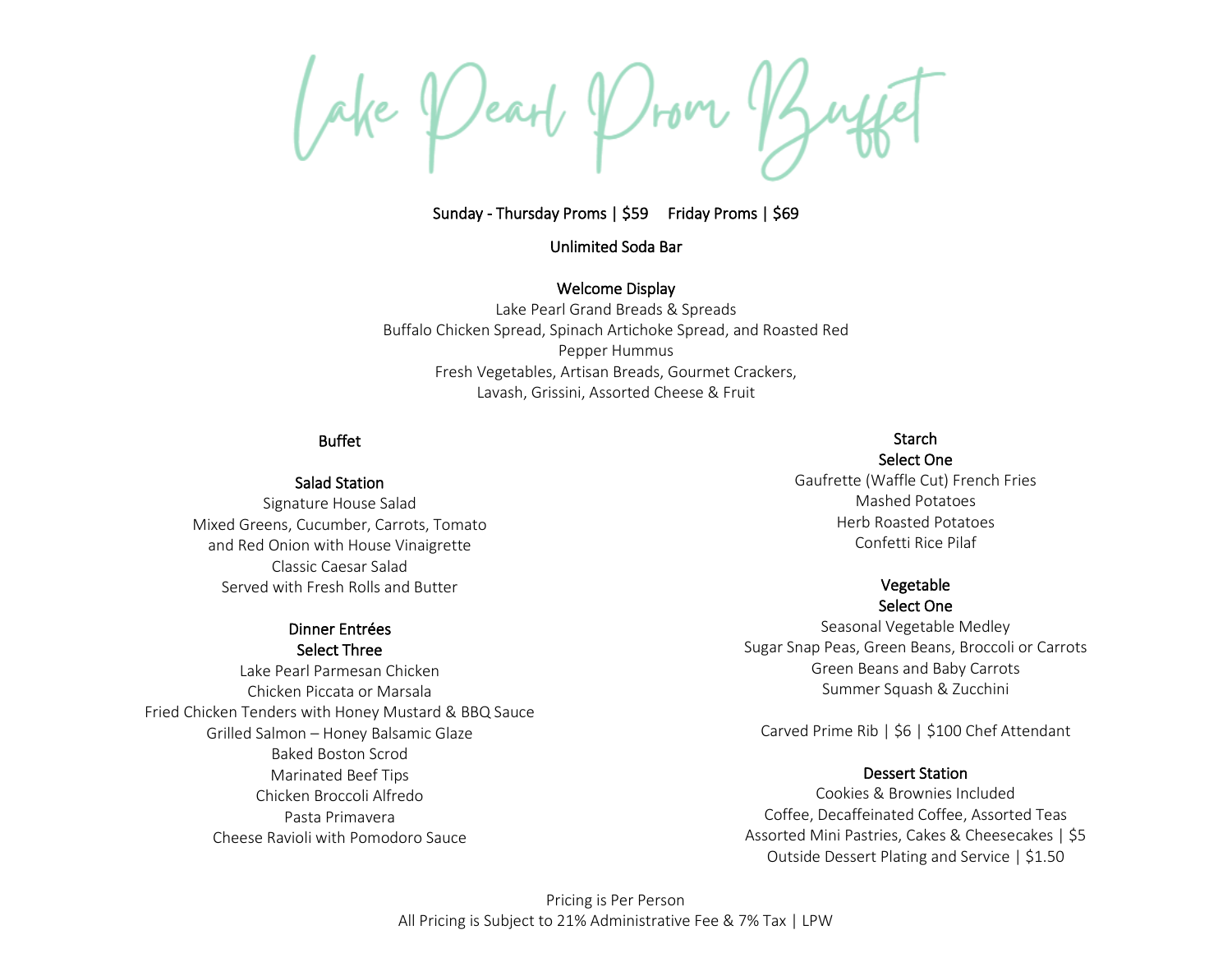Novelty Ice Cream | \$9 Ice Cold Dove Ice Cream Bars, Snickers Ice Cream Bars, Chocolate Chip Ice Cream Sandwiches and Assorted Italian Ices

#### Italian Cookies & Pastries | \$16

Crème Pastry, Napoleons, Tiramisu Fingers, Cannoli, Mini Cheesecakes, Sfogliatella, Fruit Tarts and Assorted Italian Cookies

#### Ice Cream Sundae Bar | \$11

Vanilla and Chocolate Ice Cream with Hot Fudge & Caramel, M&Ms, Jimmies, Reese's Chunks, Strawberry & Pineapple Sauces & Whipped Cream

## Gourmet Donuts | \$10

Maple Bacon Donuts, Cookies N Cream Donuts & Fruity Pebble Covered Donuts

# Warm Cookies and Cold Milk Shooters |\$4

Warm Chocolate Chip Cookies served atop Shooters of Chilled Milk, Chocolate Milk and Coffee Milk

#### \*Slider Station \$9

Black Angus Beef Burger and Cheeseburger Sliders, Philly Cheese Steak Sliders with French Fries, To-Go Boxes Available

#### \*Fenway Station | \$14

Beer-Steamed Hot Dogs, Italian Sausage & Peppers, Steak Bombs and Cheeseburger Sliders with French Fries

# Campfire S'mores Station | \$11

Built Your Own Station with Classic Graham Crackers, Chocolate, Marshmallow - Gourmet Toppings include Nutella, Caramel, Sea Salt, Nuts, Jimmies & Strawberries

#### \*Pizza Station | \$12

Thin Crust Pizzas with Assorted Toppings Including: Fig & Caramelized Onions with Gorgonzola Tomato Caprese with Buffalo Mozzarella & Basil Classic Pepperoni Pizza Balsamic Asparagus and Prosciutto with Parmigiano Reggiano

## House Made Popcorn & Potato Chips To-GO Station | \$6

Cheese Popcorn, Bacon Truffle Popcorn & Butter Popcorn Ranch Chips, BBQ Chips & Plain Potato Chips in To-Go Boxes

#### *Starred Stations are Also Available as Cocktail Hour Stations*